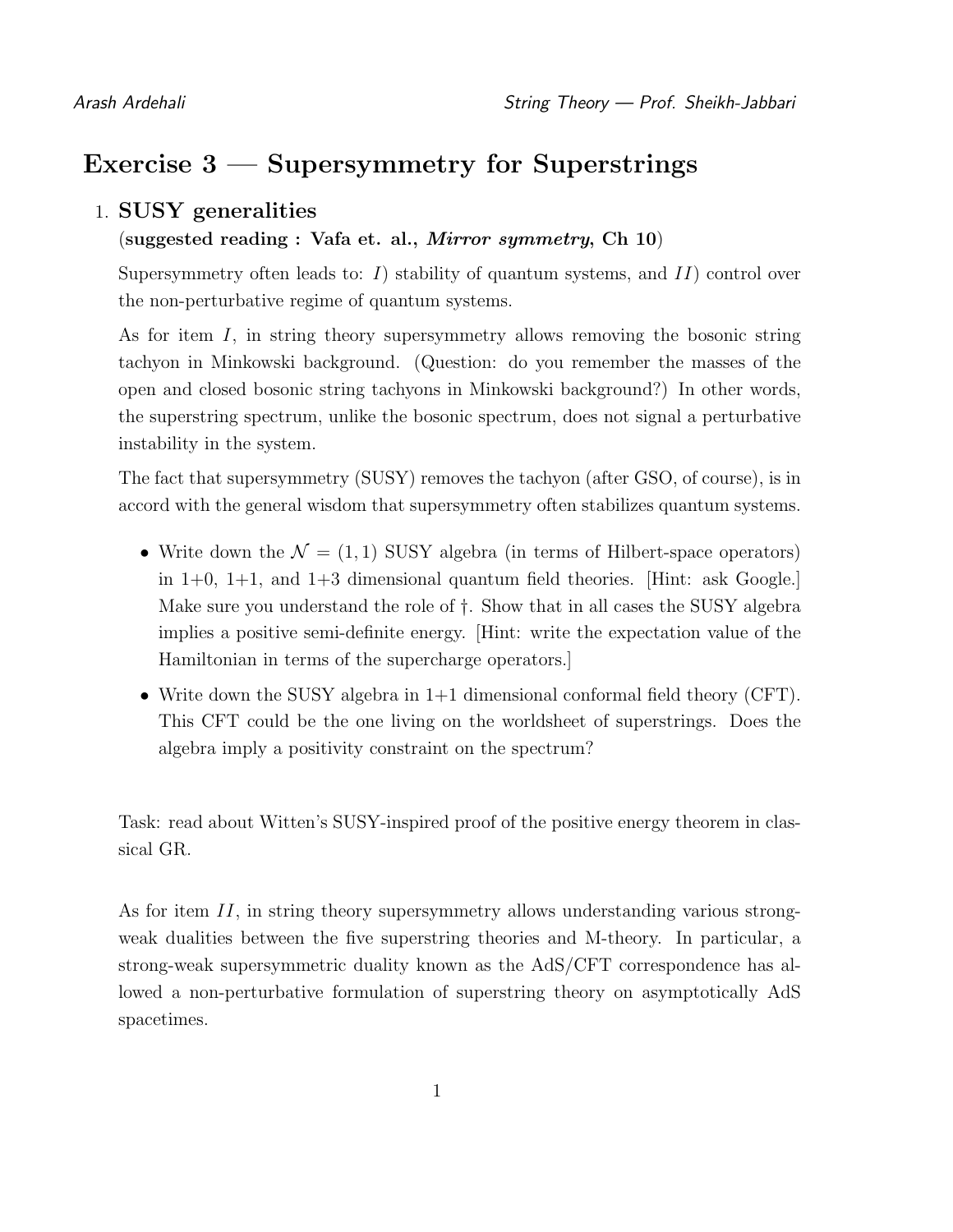The power that SUSY provides for control over non-perturbative regimes of quantum systems is demonstrated by the *Witten index* in SUSY quantum mechanics.

- In the simplified setting of  $1+0$  dimensional QFT (*viz* quantum mechanics), use the SUSY algebra to argue that states with non-zero energy come in bose-fermi pairs.
- Use the information from the previous problem to argue that the quantum mechanical Witten index  $Tr(-1)^F$  is invariant under smooth changes of couplings in SUSY quantum systems under sufficiently nice conditions.

Task: read about Witten's supersymmetric index in SUSY QFTs in various dimensions, and how it allows extracting non-perturbative information under sufficiently nice conditions. See Witten's classic paper Constraints on supersymmetry breaking.

Task: study the super-particle in Homework Problems 4.1–4.3 of Becker-Becker-Schwarz.

Task: make sure you understand the Lagrangian and the Hamiltonian formulations of supersymmetry, separately.

### 2. Worldsheet SUSY

#### (suggested reading: GSW, and section 4 of 0201253)

To approach the worldsheet supersymmetric conformal field theory (SCFT) of the superstring via a Lagrangian, we need to study 2d fermion fields.

- Task: read about fermions in diverse dimensions. (See section 4.1 of 0201253 for example.)
- In which dimensions can we have Majorana-Weyl fermions? How many on-shell degrees of freedom do they have? How many on-shell degrees of freedom do Majorana fermions have in 2, 4, and 10 dimensions?
- (This is a warmup problem for familiarity with 2d fermions; we won't use its result.) Given a pair of 2d Majorana fermions  $\psi$  and  $\chi$ , show that

$$
\psi_A \bar{\chi}_B = -\frac{1}{2} \left( \bar{\chi} \psi \delta_{AB} + \bar{\chi} \gamma_\alpha \psi (\gamma^\alpha)_{AB} + \bar{\chi} \gamma_3 \psi (\gamma_3)_{AB} \right), \tag{1}
$$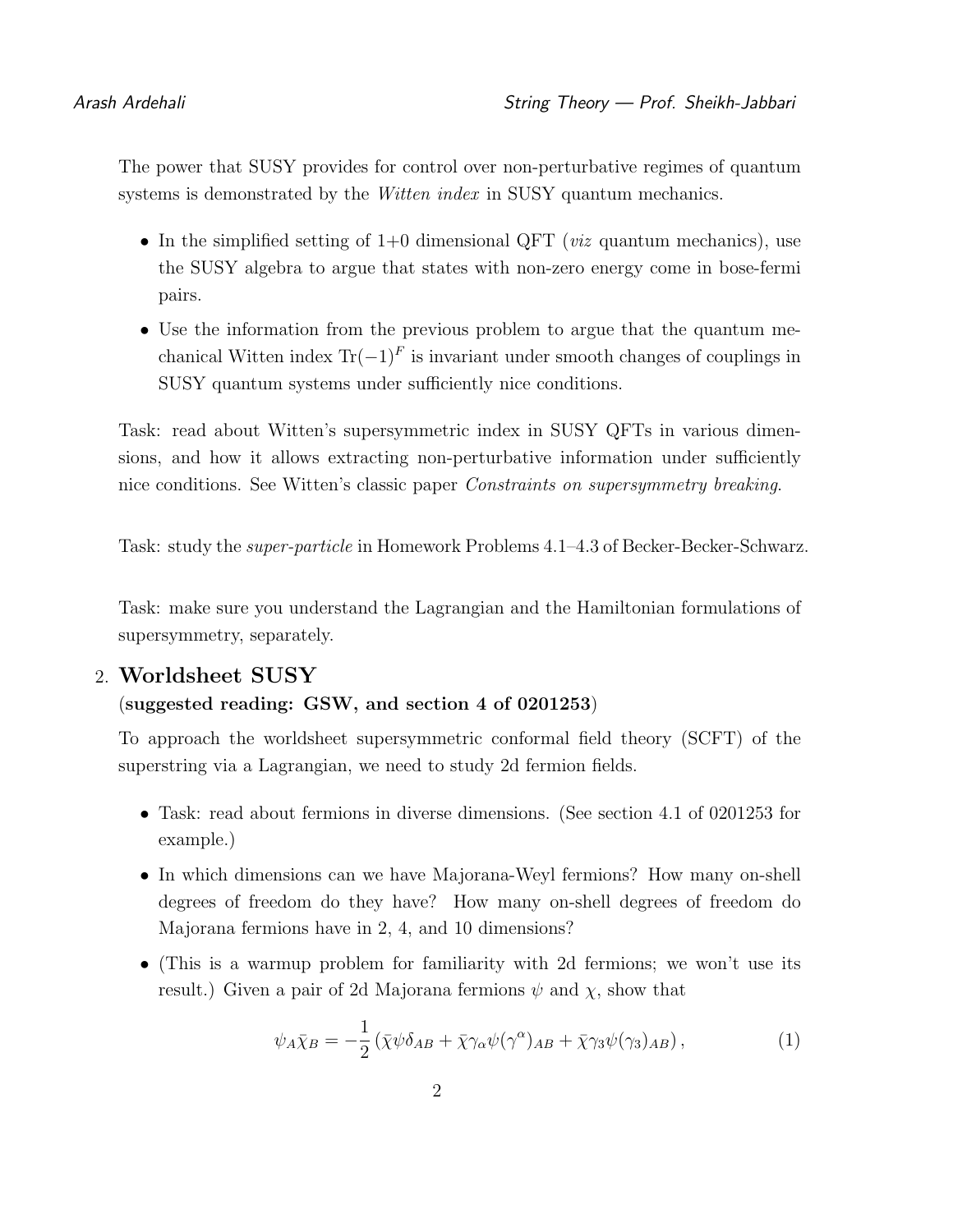where  $\gamma_3 = \gamma_0 \gamma_1$ . [Hint: one way of doing it is checking the matrix components of the two sides, using the explicit 2d gamma matrices, and the relation  $\bar{\psi}$  :=  $\psi^\dagger (i \gamma^0)$ .]

• Derive the equations of motion for the worldsheet action (see subsection 4.6 of 0201253 for a more general action, with NS-NS background fields turned on)

$$
\int d^2\sigma (\partial_\alpha X_\mu \partial^\alpha X^\mu + \bar{\psi}^\mu \gamma^\alpha \partial_\alpha \psi_\mu),\tag{2}
$$

and recognize the supersymmetric partnerships in them. Make sure you are comfortable working with 2d Majorana spinors  $\psi$ , as well as 2d Majorana-Weyl spinors  $\psi_-, \psi_+$ , especially in analyzing the above action and its resulting equations of motion.

- Show that the above action is supersymmetric on shell. Then use Noether's procedure for supersymmetry to derive the conserved supercurrents.
- In order to reduce the computational load of checking supersymmetry in Lagrangians, one often works in the "superspace", parameterized by  $(\sigma^{\alpha}, \theta)$ . On superspace live "superfields"  $Y^{\mu}(\sigma^{\alpha}, \theta)$ . A superfield can be expanded as

$$
Y^{\mu}(\sigma^{\alpha}, \theta) = X^{\mu}(\sigma^{\alpha}) + \bar{\theta}\psi^{\mu}(\sigma^{\alpha}) + \frac{1}{2}\bar{\theta}\theta F^{\mu}(\sigma^{\alpha}), \tag{3}
$$

where  $F$  is an auxiliary field which helps realizing the SUSY algebra off-shell. Question: why there are no linear-in- $\theta$  terms in the above expansion? [Hint: show that for a Majorana fermion  $\psi$  we have  $\bar{\psi}\theta = \bar{\theta}\psi$ . See pages 113–118 of Becker-Becker-Schwarz for more on superspace.

# 3. Super-Virasoro, the constraint equations, and GSO (suggested reading: Becker-Becker-Schwarz, GSW, and Johnson's D-branes book)

In the bosonic string theory, the equation of motion for the worldsheet metric implies conformal invariance, which allows choosing a light-cone gauge yielding a manifestly positive-norm spectrum. (Question: do you remember what happens with "spurious states"?) In the superstring theory, a supersymmetric conformal (or *superconformal*) invariance arises, which again allows a light-cone gauge analysis.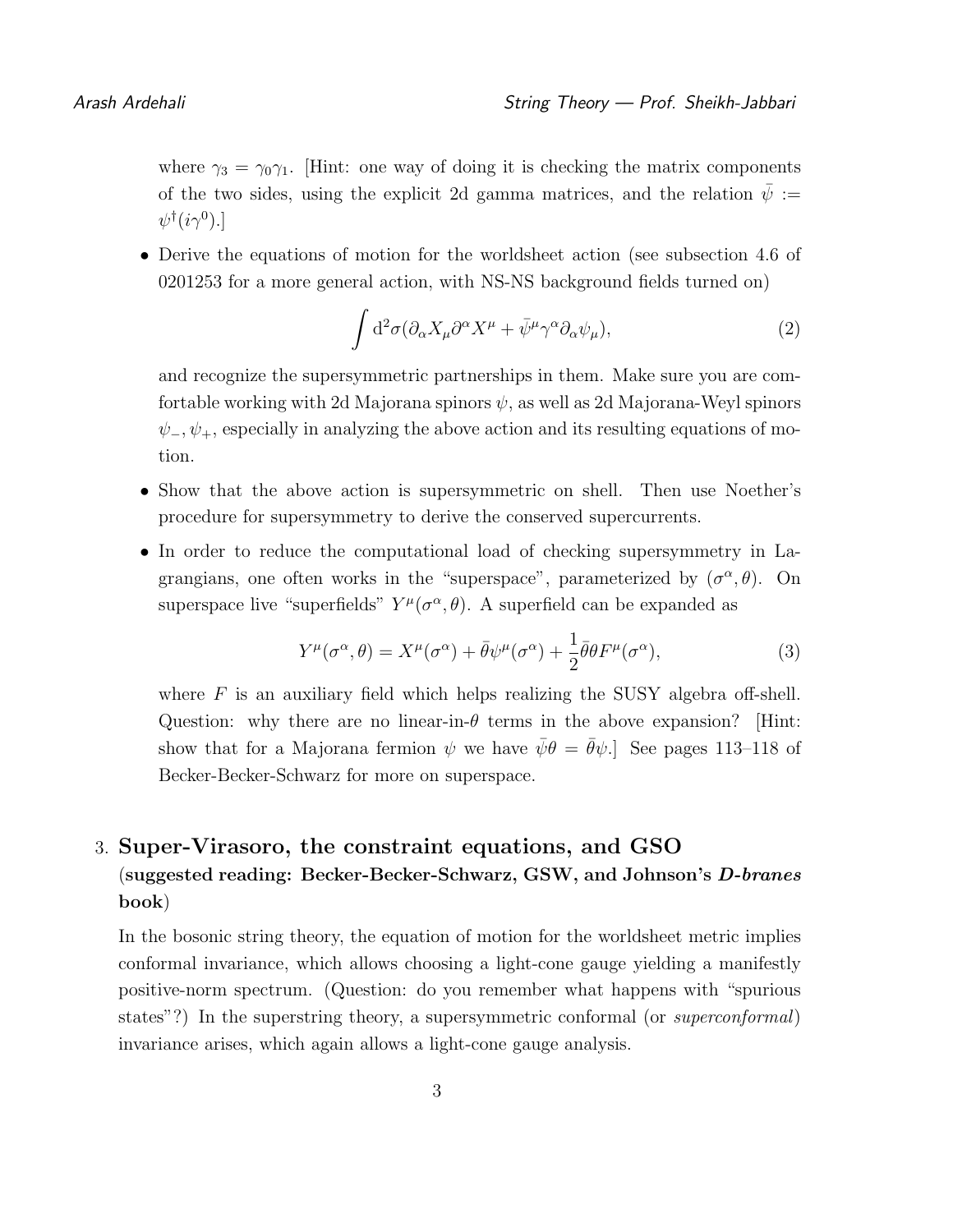- Write down the super-Virasoro algebra arising in the NS sector of the superstring worldsheet. Check that its global part closes (this is called the  $SU(1, 1|1)$  algebra). Write down the corresponding "physical state conditions".
- Write down the super-Virasoro algebra arising in the R sector of the superstring worldsheet. Check that there is no closed global part in there that contains  $F_0$ (the zero-mode of the supercurrent). Write down the corresponding "physical state conditions" (aka "constraint equations").
- Check that the Ramond ground state is degenerate, and the states in it form a spacetime fermion with 32 components. Construct the 32-dimensional representation by acting on a chosen ground state with 5 spinor creation operators formed from the Ramond fermion zero mode. (Do not use Gamma matrices here; they are not Hilbert space operators!) [The answer is given in Johnson's book, pp. 158,159.] Show that the  $F_0$  equation (aka the Dirac-Ramond equation) removes half of the degrees of freedom, leaving 16 components. Another half is of course thrown away by the GSO projection, leaving 8 components (which are, depending on the GSO chirality, in  $\mathbf{8}_c$  or  $\mathbf{8}_s$  of the spacetime little group  $SO(8)$ .
- Find the tachyonic and massless spectrum of the closed superstring before the GSO projection.
- Show that the product of two vector representations of  $SO(N)$  decomposes to a scalar, an anti-symmetric tensor, and a traceless symmetric tensor. Use the decomposition of  $\mathbf{8}_v \times \mathbf{8}_v$  to deduce that the massless NS-NS sector of the closed superstring has a dilaton, a Kalb-Ramond field  $B_{\mu\nu}$ , and a metric  $G_{\mu\nu}$ .
- Argue that the decomposition of  $\mathbf{8}_s \times \mathbf{8}_s$  and  $\mathbf{8}_c \times \mathbf{8}_c$  are the same as that of  $8_v \times 8_v$ . Show that the decomposition for the product of  $8_c \times 8_s$  reads  $8 + 56$ . [The required machinery is described in section 4.5 of 0506011.]
- Use the GSO projection along with the decompositions discussed above, to find the type IIA and IIB closed superstring massless spectra. These have a low-energy description as IIA and IIB supergravity theories.
- Show that the spectra of IIA and IIB supergravity theories become the same upon dimensional reduction on a spatial circle. [Hint: use Hodge duality for the bosonic parts; for the spinorial parts, argue that the differing chiralities in ten dimensions are not important after reduction to 9d where there is no chirality (see section 1.7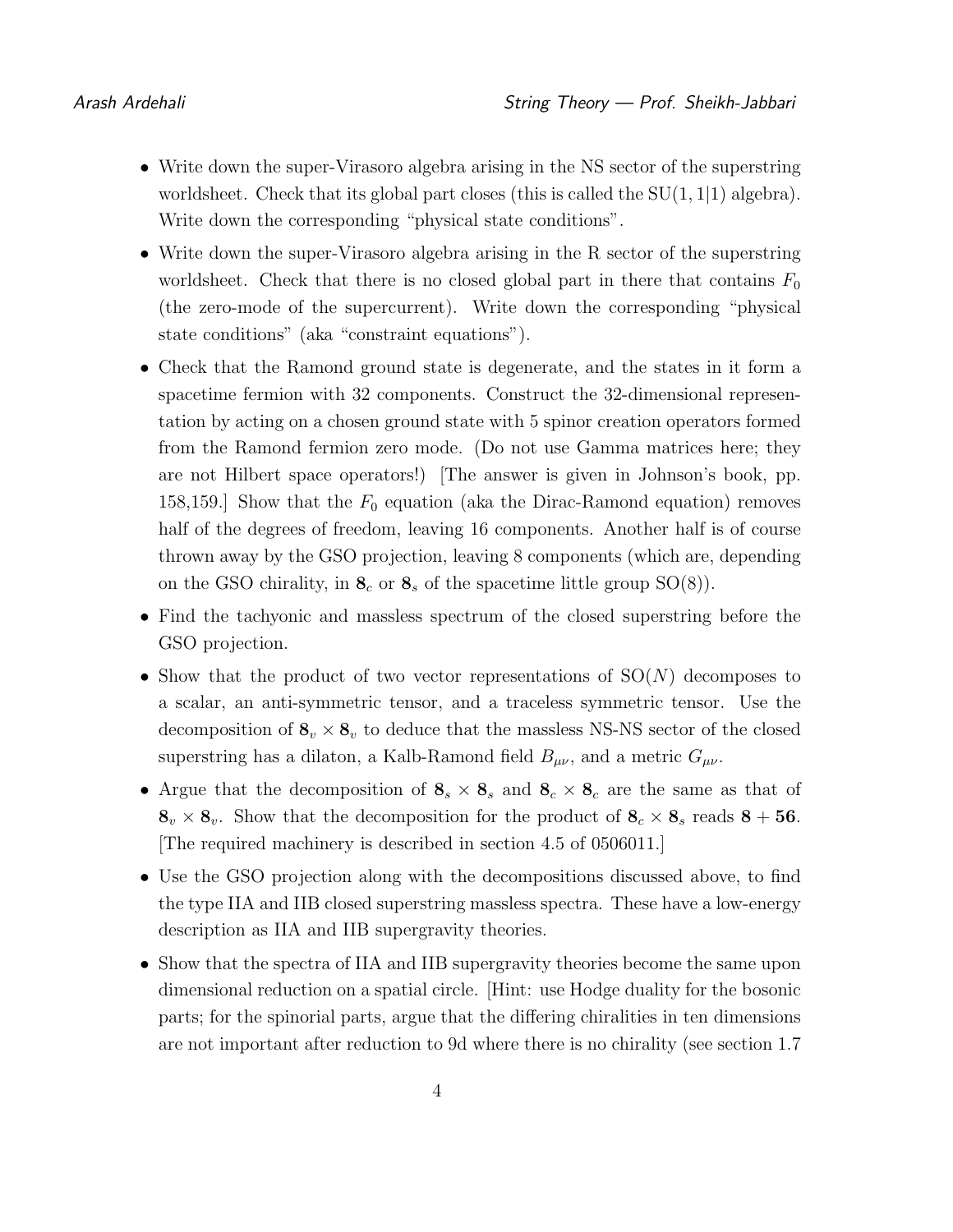of Pope's Kaluza-Klein lecture http://people.physics.tamu.edu/ pope/ihplec.pdf for more on the reduction of fermions).]

## 4. Supergravity, p-branes, and D-branes (suggested reading: Freedman-van Proeyen and Maldacena's thesis)

Let us focus on IIB supergravity. One of its equations of motion (omitting the derivative terms in the dilaton for simplicity)

$$
R_{\mu\nu} = \frac{1}{4} H_{\mu\rho\sigma} H_{\nu}^{\ \rho\sigma} + e^{2\phi} \left( F_{1\mu} F_{1\nu} + \frac{1}{4} \tilde{F}_{3\mu\rho\sigma} \tilde{F}_{3\mu}^{\ \rho\sigma} + \frac{1}{24} \tilde{F}_{5\mu\rho\sigma\tau\kappa}^{+} \tilde{F}_{5\nu}^{+\ \rho\sigma\tau\kappa} \right). \tag{4}
$$

• Show that the 3-brane solution with  $B = A_2 = C = \phi = 0$ , and

$$
ds^{2} = H^{-1/2}(y)dx^{2} + H^{1/2}(y)dy^{2},
$$
  
\n
$$
F_{5} = *_{6}dH,
$$
  
\n
$$
H = 1 + \frac{L^{4}}{y^{4}},
$$
\n(5)

solves the IIB equation of motion; the coordinates  $x_i$   $(i = 0, 1, 2, 3)$  are along the brane, and the  $y_j$  are perpendicular to it; the Hodge operator  $*_6$  dualizes forms on the space of  $y_i$ s. This is an extremal black brane solution with "Schwarzschild" radius" L.

- Use the D3-brane tension equation to argue that if the above *p*-brane solution is sourced by N D3-branes, it would have  $L^4 \propto N g_s \alpha'^2$ . So the horizon radius is too small for the solution to represent a useful blackhole. (Note that increasing N doesn't help, because then the effective coupling near the horizon will be  $N_{g_s}$ , so the theory will be strongly coupled and hence not very useful still.)
- Use the gravitino supersymmetry variation in IIB supergravity to show that the SUSY generators  $\varepsilon_R^k$  ( $k = 1, 2$ ) of the IIB theory should satisfy

$$
\Gamma^0 \cdots \Gamma^3 \varepsilon_R^1 = \varepsilon_R^2,\tag{6}
$$

for the 3-brane solution to be supersymmetric; so one spinor is determined in terms of the other. The 3-brane background thus breaks half of the supersymmetries of the theory (or is "half BPS"). [The result can also be found in Eq. (25.128) of the 2nd edition of Ortin's Gravity and Strings; note the typo in Eq. (25.127) there, in which "odd" and "even" should be swapped.]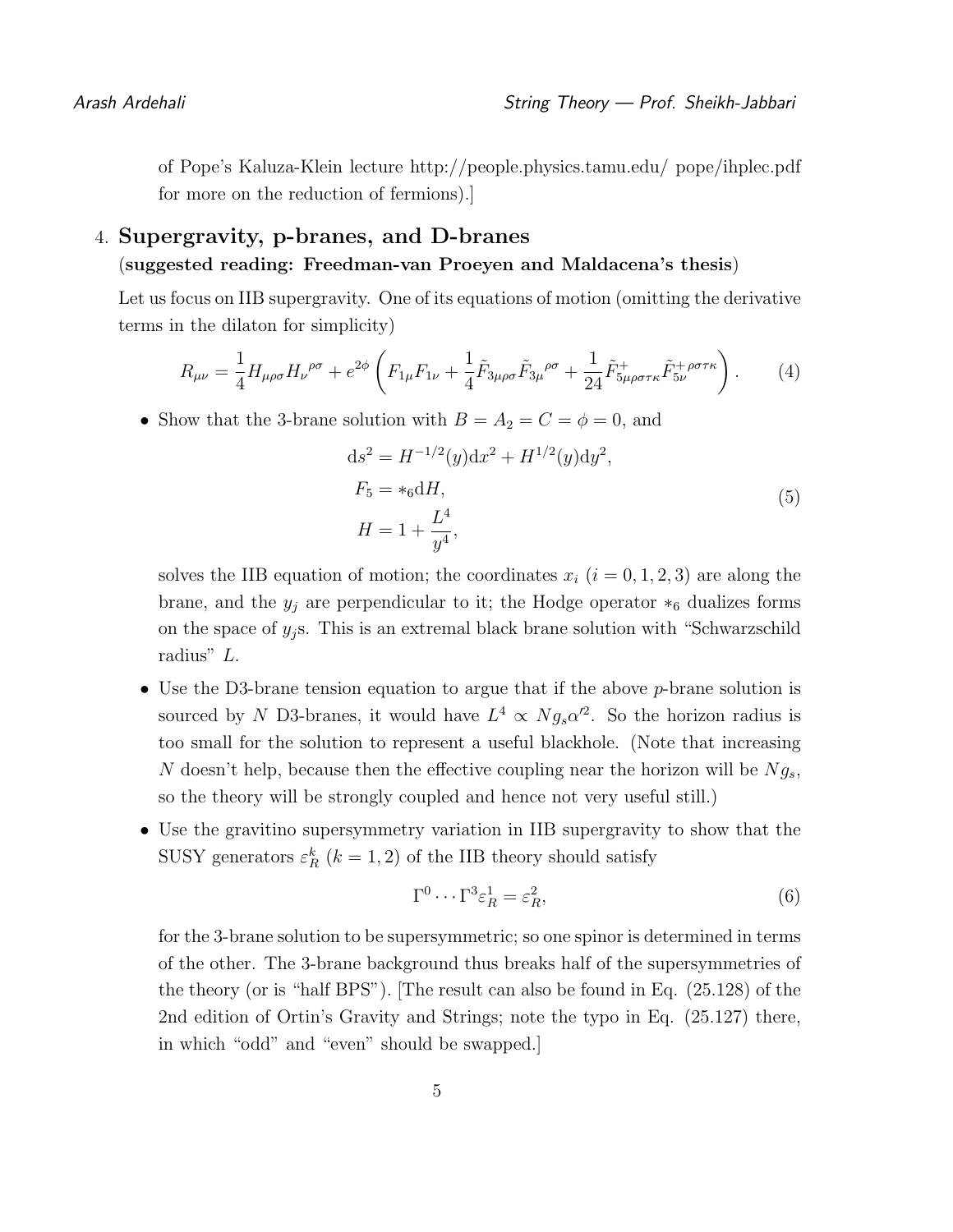The equations that are derived from the vanishing constraint on the SUSY variations of the supergravity (SUGRA) fermionic fields are often called Killing spinor equations. For the brane backgrounds of interest to us, no Killing spinor equation arises from the dilatino field; only the gravitino field yields non-trivial Killing spinor constraints. The equation for the *p*-brane background with general  $p$  (odd, for IIB, and between 1 and 9 of course) reads [again you can find it in Ortin's book; note that  $\Gamma^{0\cdots p}$  used there is the same as  $\Gamma^0 \cdots \Gamma^p$  (why?); also the hats in there only mean that the objects are ten dimensional]

<span id="page-5-0"></span>
$$
\Gamma^0 \cdots \Gamma^p \varepsilon^1_R = \varepsilon^2_R. \tag{7}
$$

- Show that a  $Dp-D(p+4)$  system (such as a D1-D5 system) preserves 1/4 of the IIB supersymmetries (or is "quarter BPS"), but a  $Dp-D(p+2)$  system (such as D1-D3) breaks all the supersymmetries. [Hint: write  $(7)$  for p and  $p +$ 2; derive  $\Gamma^0 \cdots \Gamma^p \varepsilon_R^2 = \Gamma^0 \cdots \Gamma^{p+2} \varepsilon_R^2$ ; multiply both sides by  $\Gamma^0 \cdots \Gamma^p$  and use the fact that  $(\Gamma^0 \cdots \Gamma^p)^2 = (-1)^{(p-1)/2}$  (can you see why?) to arrive at  $\varepsilon_R^2 =$  $(-1)^{(p-1)/2} \Gamma^{p+1} \Gamma^{p+2} \varepsilon_R^2$ . Finally use  $(\Gamma^{p+1} \Gamma^{p+2})^2 = -1$  to show that the Killing spinor equation can only be true if  $\varepsilon_R^2 = 0$ , meaning that SUSY is completely broken. Similarly, use  $(\Gamma^{p+1}\Gamma^{p+4})^2 = +1$  (why?) to show that the Killing spinor equation for the  $Dp-D(p+4)$  system has non-trivial solutions, and more precisely that the  $D(p+4)$  Killing spinor equation breaks the SUSY preserved by D<sub>p</sub> down to one-quarter.]
- The p-brane solution corresponding to the D1-D5 system, placed on the background  $R^2 \times R^4 \times T^4$ , has the explicit metric, dilaton, and 3-form flux of IIB supergravity (we follow the notation in arXiv:hep-th/9702050)

$$
e^{-2\phi} = f_5/f_1,
$$
  
\n
$$
ds^2 = f_1^{-1/2} f_5^{-1/2} dx_{\parallel}^2 + f_1^{1/2} f_5^{1/2} (dr^2 + r^2 d\Omega_3^2) + f_1^{1/2} f_5^{-1/2} dx_{M_4}^2,
$$
  
\n
$$
H_3 = 2r_5^2 \epsilon_3 + 2r_1^2 e^{-2\phi} *_{10} \epsilon_7,
$$
  
\n
$$
f_i := 1 + r_i^2 / r^2 \quad i = 1, 5,
$$
\n(8)

where  $dx_{\parallel}^2 = -dt^2 + dx^2$  is the metric on the  $R^2$ , with x the coordinate along the D1-brane, and r parameterizing the radial coordinate on the  $R<sup>4</sup>$ . The forms  $\epsilon_3$ and  $\epsilon_7$  are the volume forms of the three-cycle and the seven-cycle at  $r = 1$  inside the  $R^4 \times T^4$ ; the cycles can be alternatively described as the unique three-cycle